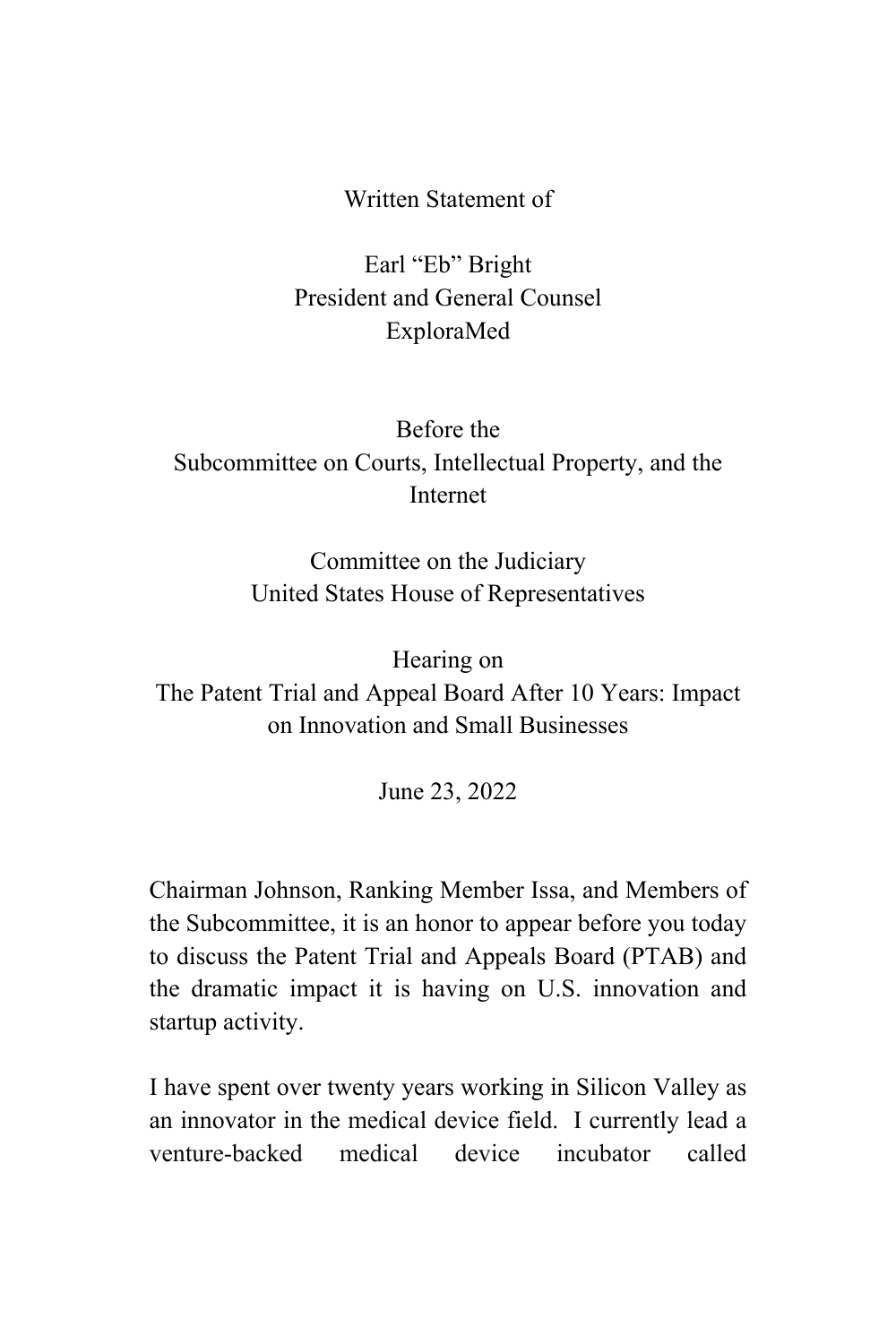ExploraMed that is dedicated to identifying, creating, and developing novel solutions to meet the unmet health needs of patients around the world. Working with numerous colleagues, I have helped successfully launch six companies and their products. I have seen the medical device business from many perspectives as a lawyer, investor, innovator, and business leader. I am also an inventor on 26 U.S. issued patents with others currently pending. During the past 20 years, we have enjoyed continued success in developing products that benefit patients, but the nature of those products has changed as the nature and reliability of intellectual property protection has changed.

I am also a co-founder of the Alliance of U.S. Startups and Inventors for Jobs (USIJ) a group of startups, entrepreneurs, incubators, research institutions and investors dedicated to promoting a strong U.S. patent system.

Intellectual property protection directs and shapes the potential solutions developed by incubators that nurture fragile and risky innovations, and it influences the investment decisions that venture capitalists make.

We are always aware of the fact that we are using the money of our venture partners. These venture funds in turn are often leveraging resources provided by retirement funds and other investors large and small. They purposely allocate part of their funds to higher risk investments such as venture capital seeking a higher return for a portion of their investment funds, but the retirement plan's investors trust it to pick a venture capitalist who will make good choices. Part of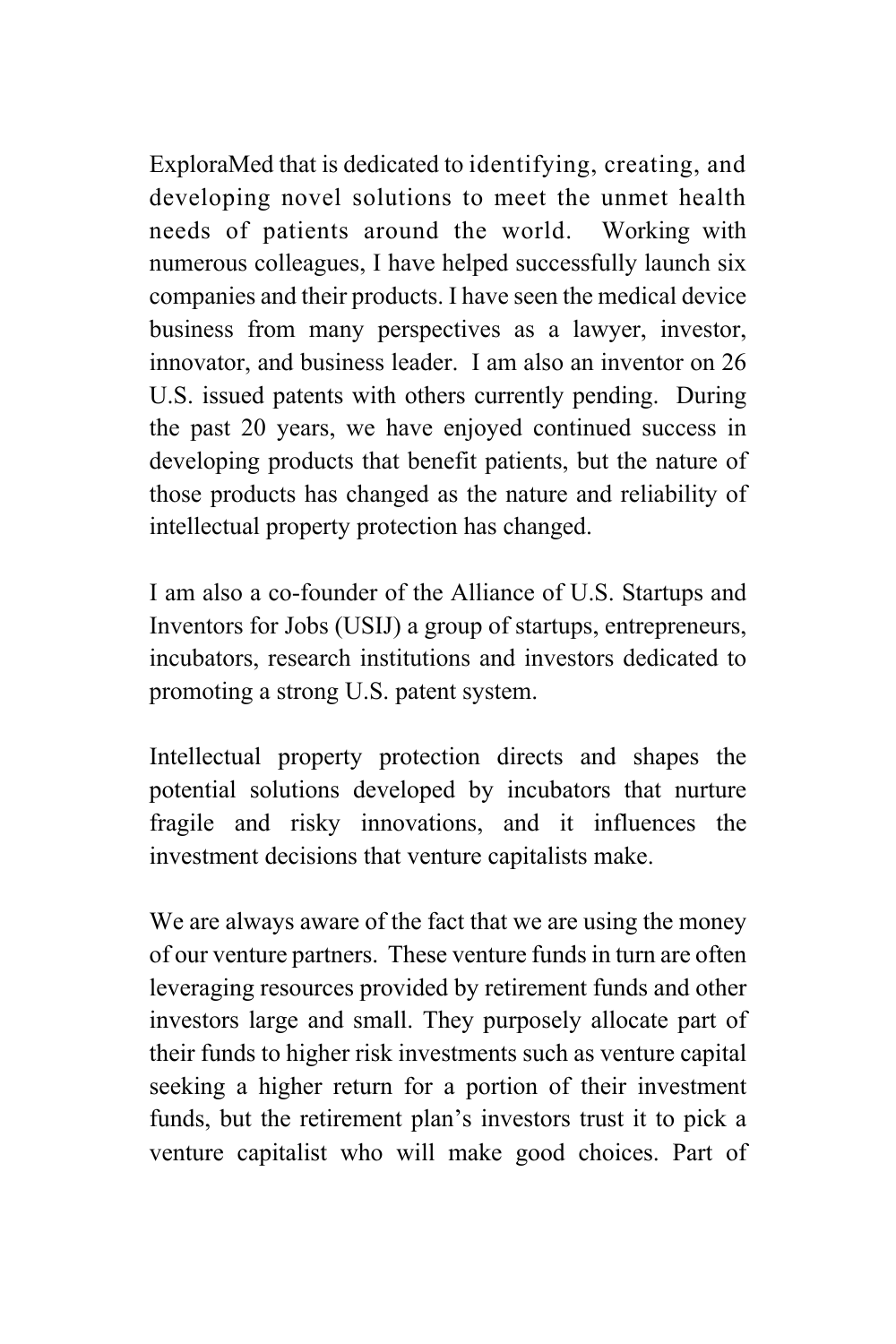making good choices is ensuring that investments can be protected by effective intellectual property rights.

Changes to the patent system in recent years, particularly the Inter Partes Review (IPR) process with its high invalidity rates, duplicative/serial challenges, overreaching basis for obviousness challenges and the ability to challenge patents that have already been found valid puts existing patents at risk and makes venture capital harder to attract.

This has led to outcomes that shouldn't be surprising. There has been a decrease in capital invested in patent-intensive industries and less capital available for the earliest stage startups where risk is highest.

## **How PTAB has impacted venture-backed startups**

Using IPRs to harass and to force smaller companies and competitors to incur unnecessary expenses are abuses of the IPR system by some of the largest companies in the world. Almost immediately we saw this abuse become a coordinated effort that led to serial and duplicative attacks on the most valuable patents held by small companies.

It may seem surprising now, but the concept of "one bite at the apple" at PTAB was actually a principle established under the Leahy-Smith America Invents  $Act<sup>1</sup>$  Congress intended IPRs to be an *alternative* to district court litigation that would save time and money for challenging the validity of the minority of patents that are questionable. It was not

<sup>&</sup>lt;sup>1</sup> https://www.usij.org/research/2018/serial-attacks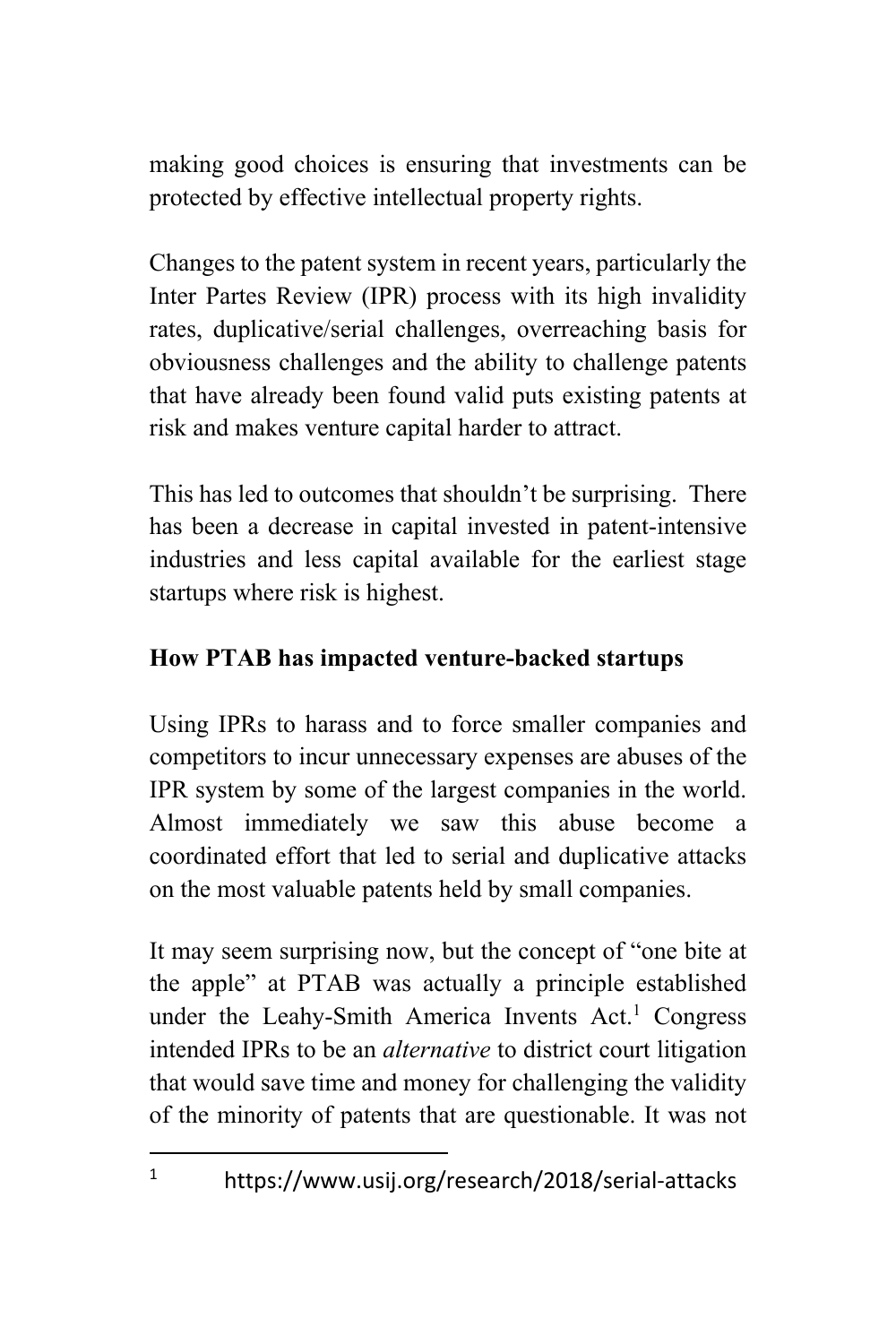intended to become a tool for wealthy corporations to delay and repeatedly attempt to kill a valid patent in ways not tolerated in district court. Congress recognized the potential for abuse of PTAB litigation by serial petitions that repeatedly attack an inventor's patent. Throughout the legislative history of the AIA, and as cemented in the enacted legislation, Congress made clear that inventors should not have to endure repeated attacks on their patent claims at the PTAB. Once PTAB was in place, however, even the best inventions, covered by well-written patents, were prone to be stripped of their protections at the PTAB, precisely because the most valuable inventions draw the most repeated and concerted attacks by so many challengers. Our court system generally doesn't allow a plaintiff to file multiple lawsuits on the same matter once it has been adjudicated. In the case of IPRs, the petitioner is the equivalent of the plaintiff in our courts and if a single petitioner or a group of petitioners is allowed to file multiple petitions in an attempt to kill a patent claim, then it becomes virtually certain that any patent, including the very best patents, can be killed by IPR. And the data bear out that these repeated and overlapping petitions were routinely filed, both by a single challenger as well as in collaboration with other parties who are "privies" of the other filers in reality but mask their relationships to the other filers to conceal that point.

Patent owners were subjected to multiple IPRs challenging the same claims, gamesmanship by infringers in coordinated use of both the IPR procedures and motion practice in Federal court, and the use of surrogates to challenge patents. Infringers thereby were given extra avenues to attack the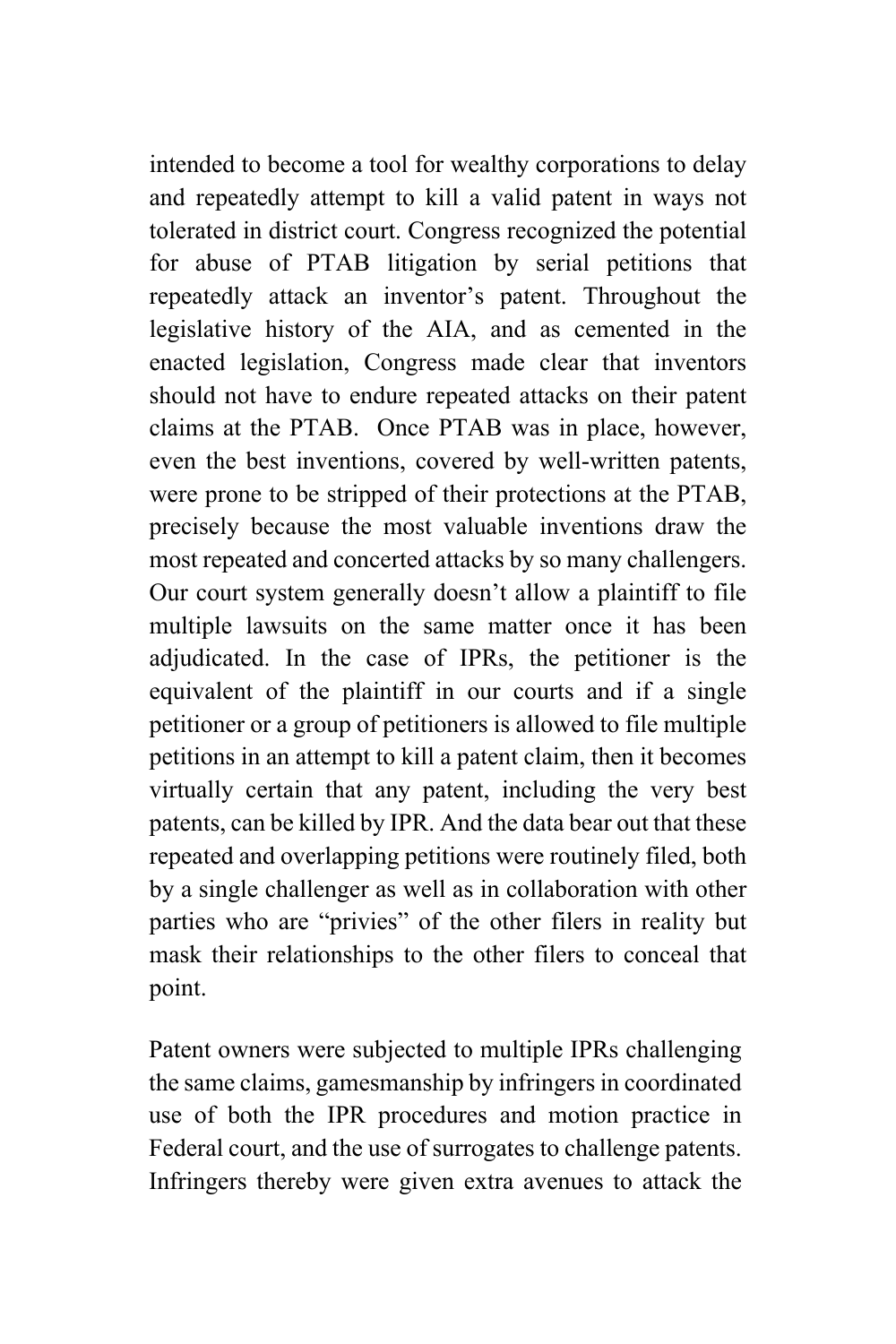patent. Rather than making litigation less expensive, which Congress was trying to do, these abusive tactics made litigation more expensive than it was before the AIA was enacted, particularly for smaller companies that could least afford the expense. Even worse, the practices of the PTAB created uncertainty around the existence of patent rights.

When added to the already enormous expense of trying to enforce patents against larger and better financed incumbents, the AIA has had the result that fewer and fewer entrepreneurs, innovators and their investors are willing to rely on the U.S. patent system to protect the investments of time and resources in high-risk projects. Some have shifted their IP strategies away from patents and toward trade secrets, while many others have abandoned efforts to challenge the large incumbents and are pursuing lower risk activities with shorter development periods that do not need patents. Certainty of patent rights facilitates transactions. Uncertainty in patent rights destroys confidence and dissuades early-stage development and investment.

The failure of U.S. policy makers to energize inventors and entrepreneurs to pursue these higher risk technologies is allowing other countries to seize our historical leadership in areas of great long term strategic importance. This is a matter of great strategic importance to our nation. Most critical technologies – such as IT hardware and operating systems, cybersecurity, medical devices, biopharmaceuticals, optics and quantum computing, to name just a few – require patents to justify long term investments in risky new technologies. The entrepreneurs and their investors often spend 10 years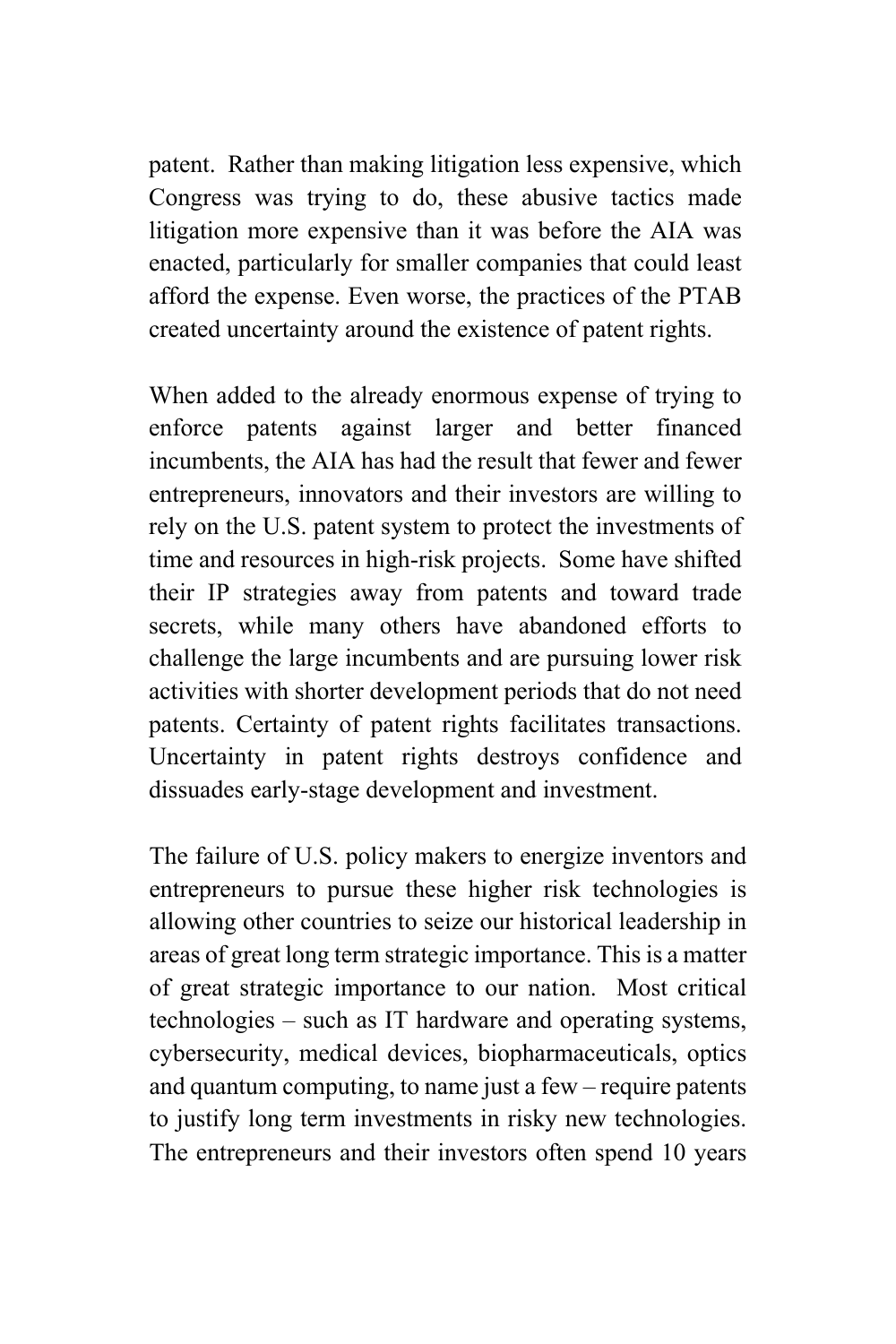developing and testing products with no revenue and more years to attain profitability.

One can imagine the impact that wanton attacks on its patents might have on an entrepreneur building a company in a patent-intensive area such as medical devices, semiconductors, wireless technology, computer hardware or drug discovery. I can assure you that their potential investors look at every conceivable risk factor facing a young company before they make any decisions, particularly those that involve tens or hundreds of millions of dollars and a decade or more to potentially provide a return on that investment. The jeopardy that patents are constantly placed in is well understood, and venture investors adjust accordingly.

In recent years we have seen a migration of venture capital away from critical, patent-intensive sectors and move into much less patent-intensive pursuits such as social media, financial services and software. Consider that according to the Pitchbook 2021 venture monitor, venture capital was heavily concentrated in three sectors that do not typically rely on patents and are often adversarial towards them:

- Enterprise technology (software): \$176 billion
- Consumer technology (social media/entertainment): \$96 billion
- Fintech: \$50 billion

Meanwhile, more patent-intensive sectors that are critical to our national security and well being attracted much less investment: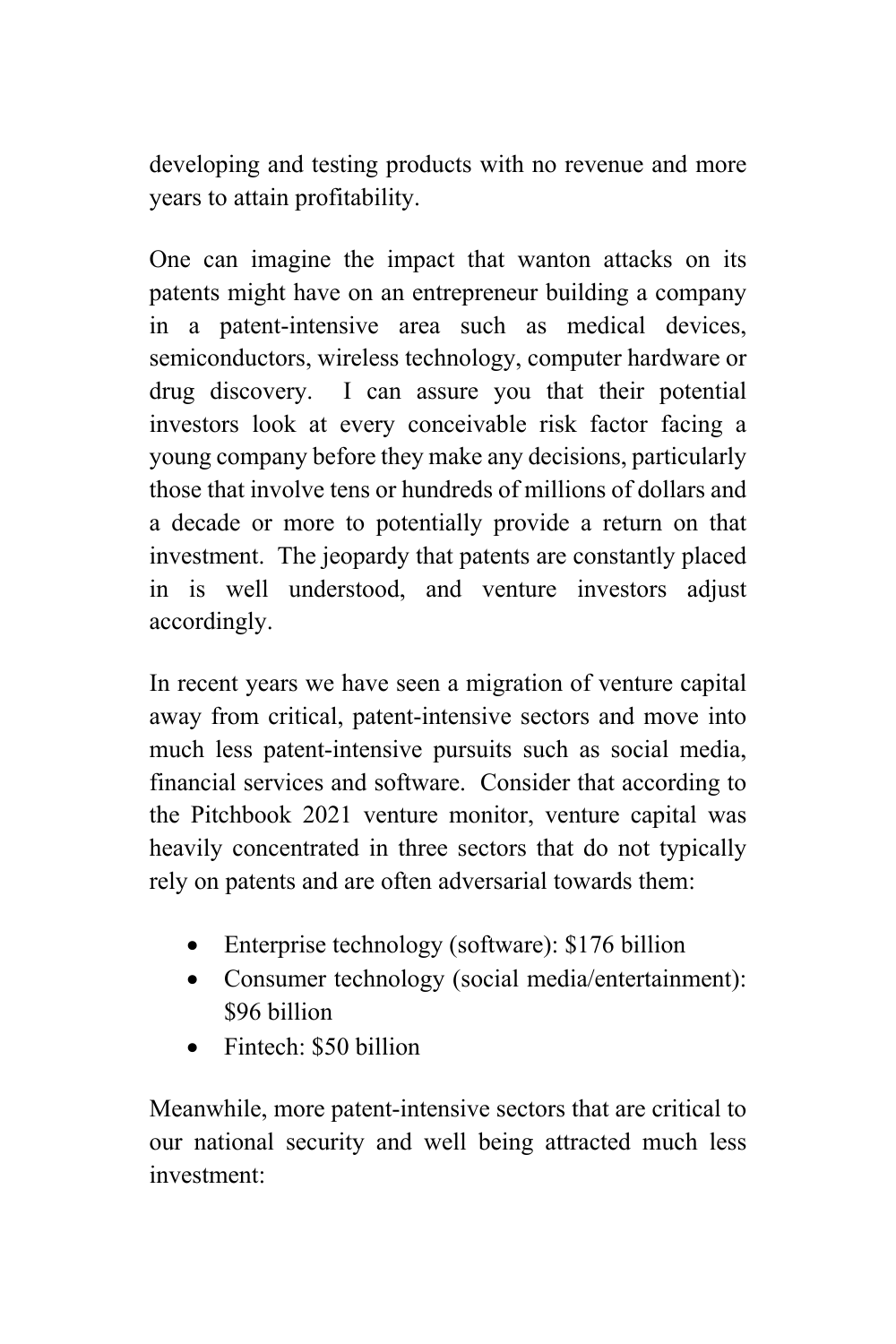- Biotech & Pharmaceuticals: \$37 billion
- Cybersecurity: \$23 billion<sup>2</sup>
- Semiconductors:  $$2.6$  billion<sup>3</sup>
- Medical Devices: \$1.3 billion<sup>4</sup>

There are certainly a number of factors that contributed to this distribution and we have seen a recent implosion in the value of high-profile technology and crypto investments. But as Congress considers the impact of the PTAB on startups, particularly those in patent-intensive industries, this committee needs to understand that semiconductor and biotech startups are competing for the same venture funding as NFTs and consumer products, and if you make it more difficult for the next great biotech company to protect its IP you may make a Bored Ape or a new restaurant look like a better option to investors.

## **Maintaining Progress and Strengthening Protections**

But this does not have to be an either/or situation. There are enough potential investment dollars to fund patent-intensive technologies as well as non-patent-intensive businesses as long as there is certainty regarding the patent right. Under strong recent leadership at the USPTO several improvements have been made that have addressed the most

<sup>2</sup> https://cybersecurityventures.com/30-cybersecurity-companies-raised-200m-in-2021/

<sup>&</sup>lt;sup>3</sup> https://www.svb.com/industry-insights/hardware-frontier-technology/shortages-drive-record-investmentin-semiconductor-startups

<sup>4</sup> https://www.medicaldevice-network.com/deals-analysis/medical-devices-industry-venture-financingdeals-total-1-3bn-in-north-america-in-july-

<sup>2021/#:~:</sup>text=Total%20medical%20devices%20industry%20venture%20financing%20deals%20worth,of%20I mperative%20Care%2C%20according%20to%20GlobalData's%20deals%20database.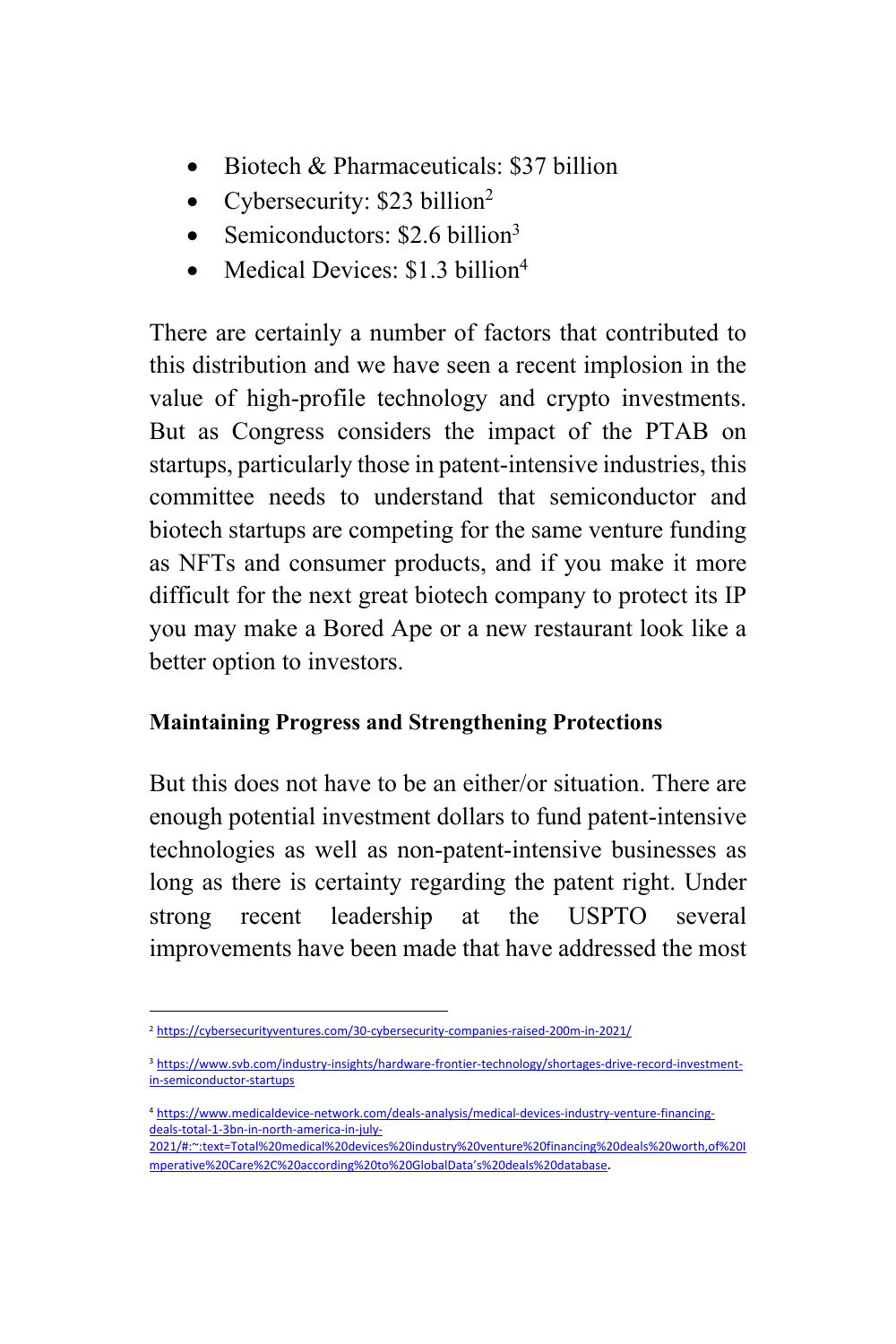egregious examples of serial and duplicative IPRs. These improvements came in the *General Plastics, Sotera* and *Fintiv* precedential decisions made in 2019 and 2020.

The *General Plastics* precedent sets forth a number of clear and reasonable factors for PTAB to consider when deciding to institute an IPR petition on patents that have already been challenged.

The *Fintiv* precedential decision lays out a framework for PTAB to use its discretion to deny IPR petitions when the same patent is being litigated in a district court proceeding. The *Sotera* precedential decision works in conjunction with *Fintiv* and allows petitioners to avoid a *Fintiv* denial of their IPRs if they stipulate that they will not make the same invalidity claims against the patent in district court. This important tool for IPR petitioners was noted by PTO Director Vidal in her Senate confirmation hearing as a clear pathway to avoid a *Fintiv* denial and seek an "alternative" IPR proceeding.

These improvements were long overdue as it took 8 years of coordinated and sustained abuse of the PTAB process to finally make these corrections. They have, not surprisingly, been challenged in court by highly profitable incumbent companies and they are still under assault today with the remarkable assertion to this committee that the PTO Director should not have the discretion to address abuses to the system such as these.

Bowing to these companies and casting aside the reforms made by the *General Plastics* and the *Fintiv* and S*otera*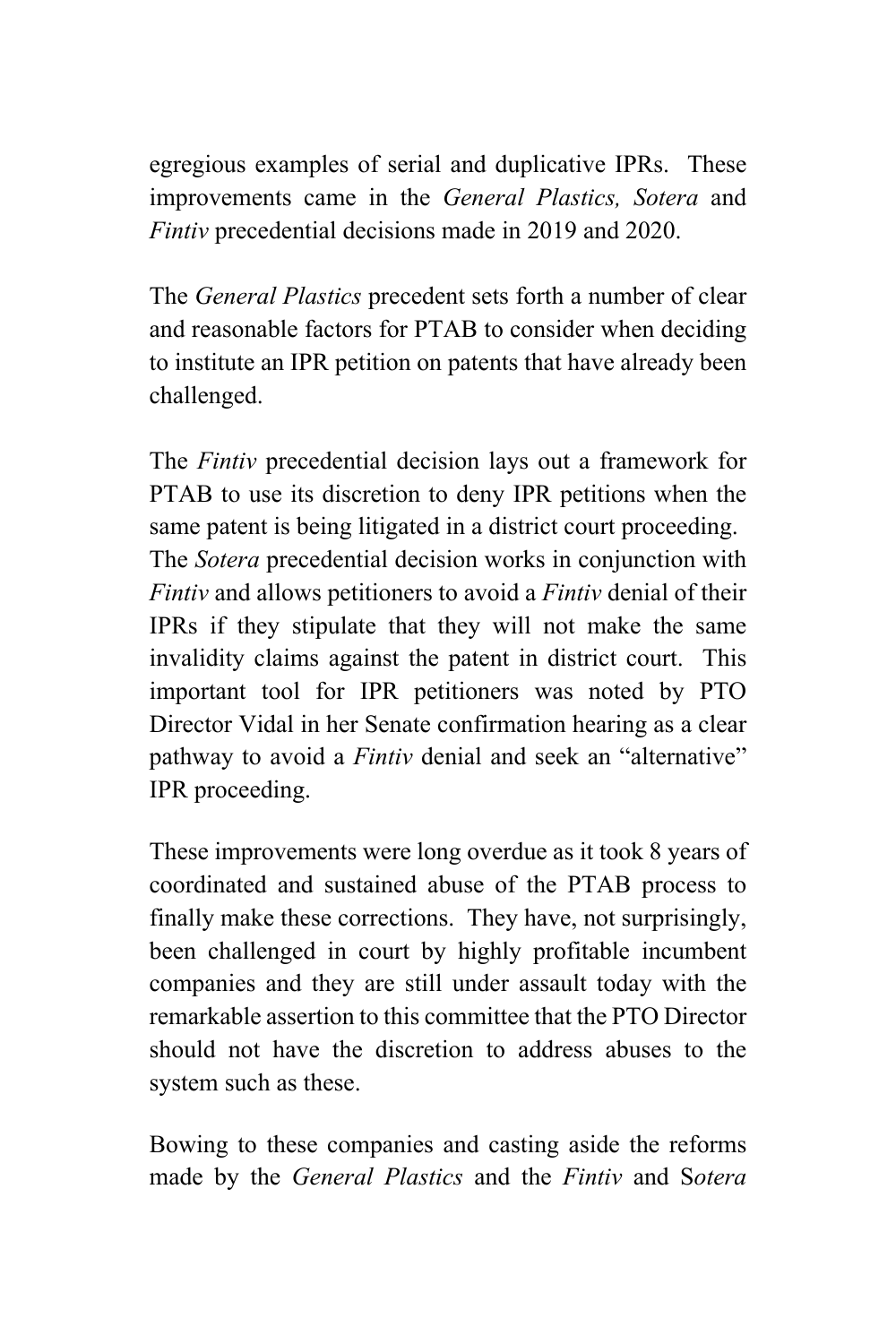precedential decisions would resurrect the flawed approach of the PTAB's first several years when innovative, venturebacked startups in the U.S. were largely defenseless in the face of extensive and duplicative campaigns by large companies to invalidate their best patents. No other legitimate legal system in the world allows a party to continually file complaints until they eventually win. This is the way the PTAB process worked before *General Plastics, Fintiv and Sotera*.

USIJ, a group I work with, was among the first to produce hard data demonstrating the serial IPR tactics deployed by Big Tech targeting smaller competitors. Prior to reforms made by the USPTO, the data was clear:

- 56% of Apple's IPRs were duplicative (*i.e*., multiple petitions filed attacking the same claims).
- 59% of Microsoft's were duplicative.
- 38% of Samsung's were duplicative.
- 38% of Google's were duplicative.
- 34% of LG's were duplicative.

Congress clearly intended to bar these type of serial petitions and the USPTO finally took action to address these attacks on small, innovative competitors.

Obviously, for some large technology companies that formerly relied on serial IPRs to target the highest quality patents held by competitors, the mere existence of the *General Plastics, Fintiv* and *Sotera* framework is a problem. To rationalize litigation and aggressive lobbying to reverse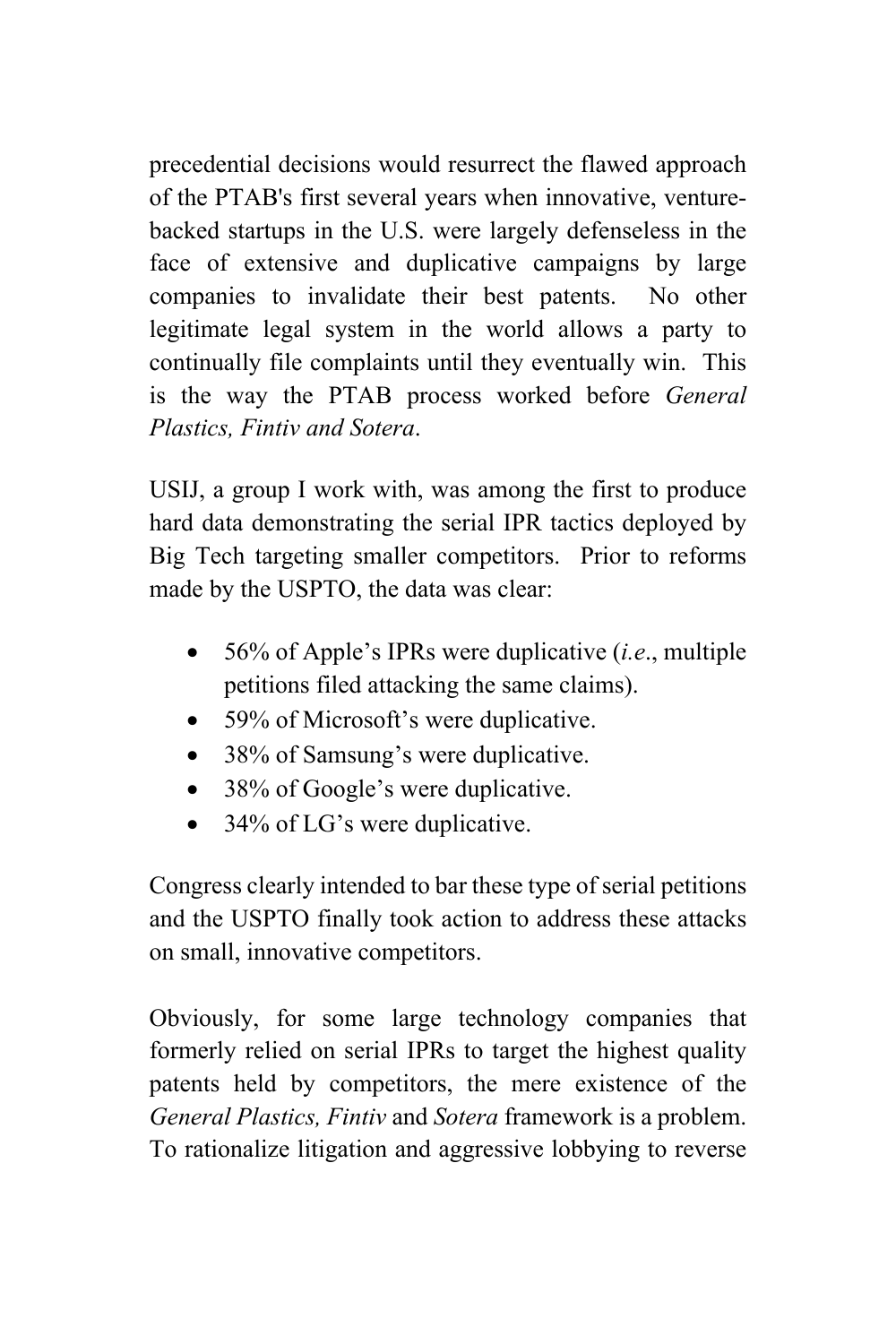these precedents, wealthy companies have offered a pair of erroneous rationales:

- 1. That the PTO Director does not have the statutory discretion to deny PTAB petitions, and/or;
- 2. That there should be few if any limitations on when IPRs should be instituted, mainly based on the claim that USPTO has granted a raft of "bad patents."

These premises are factually wrong and therefore should never serve as the rationale for legislation that would restack the PTAB process in the favor of a handful of wealthy incumbent large companies who are its heaviest users.

Based on the clear statutory language of the America Invents Act and multiple court decisions, it is quite clear that former Director Iancu had the authority to clarify PTAB's ability to deny serial and duplicative IPRs and implement what became the *General Plastics, Fintiv* and *Sotera* precedential framework. There has been no clear data that demonstrates that the USPTO is producing more "bad" or "clearly invalid" patents than it was ten years ago or that would justify a major overhaul of the PTAB process. The assertions about a crisis of "bad patents" in the U.S. seem to rest on one decade-old study that examined less than 1000 patents issued from 2000 to 2010. Whatever it may have shown at the time, it is now irrelevant and no longer even available online. A 2017 Brookings report addressing "invalid patents" claims there is "general agreement" that the USPTO is issuing "too many invalid patents" but literally offers no data to back up this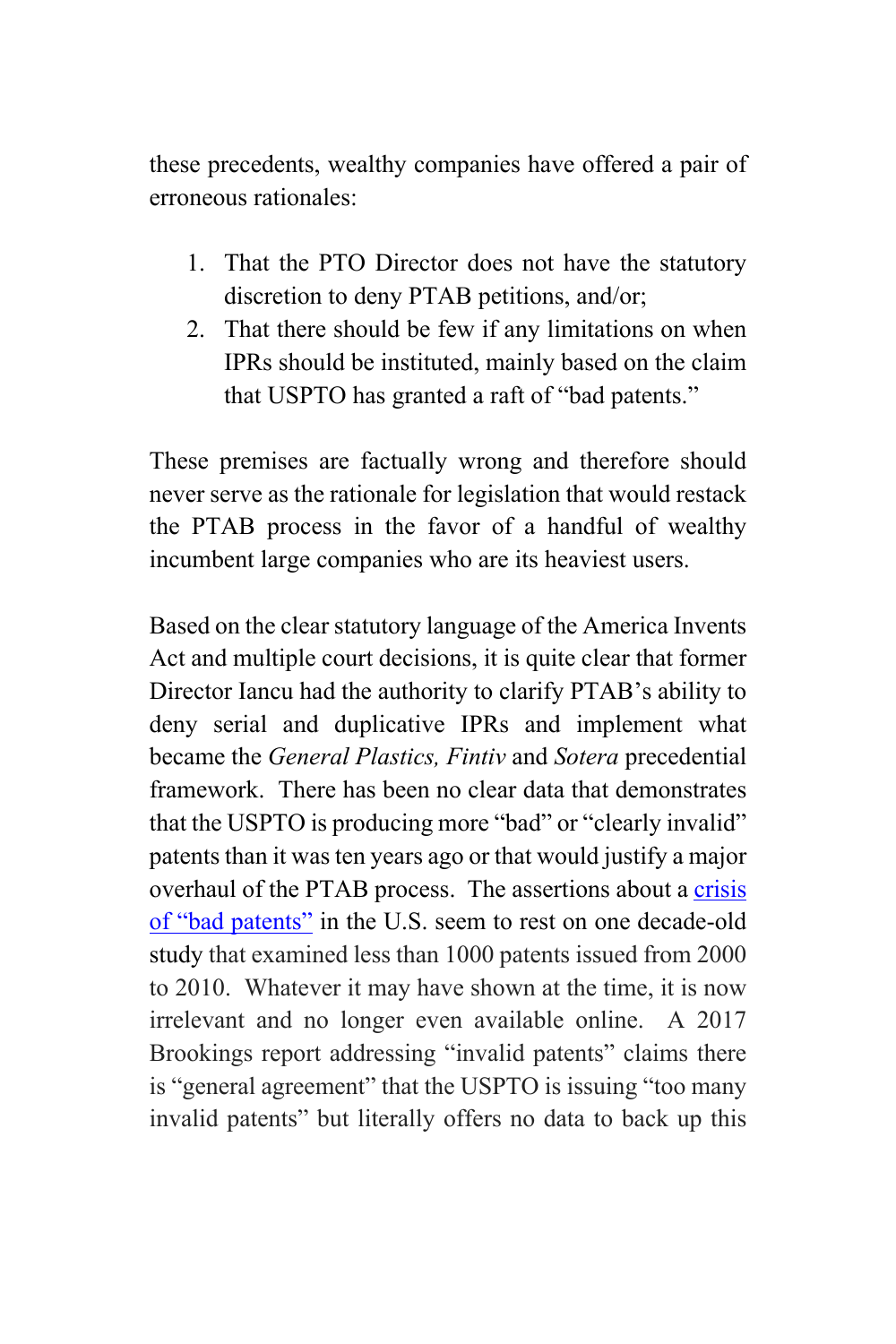claim.<sup>5</sup> The reality is that, over the last ten years, the mere existence of the PTAB has made the filing of flimsy patent cases far less profitable, and to the extent there ever was a problem with the abusive assertion of invalid patents, it is significantly diminished.

Regardless of whether or not there remains a "crisis of bad patents," any patents that have been issued based on weak or erroneous prior art should be reviewed and invalidated when appropriate. Notably, however, for patents whose claims are demonstrably invalid, a single fair IPR should be enough. A system that encourages multiple, duplicative attacks on a single patent is not a system designed to address "bad patents;" it is a rigged process that allows tactical abuse to target a competitor.

And, of course, most importantly, the USPTO has made it clear that no IPR petition will be denied under the *Fintiv* framework if the petitioner simply agrees to not raise the exact same invalidity claims in district court. This simply avoids the type of double jeopardy and forum shopping that exists no place else in the U.S. legal system.

*Fintiv* is clearly compliant with the discretion granted the Director under AIA, it is certainly not denying legitimate invalidity claims from being heard. It is, however, making it much more difficult for a handful of wealthy companies to launch serial attacks on valuable patents held by smaller

<sup>&</sup>lt;sup>5</sup> https://www.brookings.edu/wp-<br>content/uploads/2017/12/es\_121317\_decreasing\_patent\_office\_incentives\_grant\_invalid\_patents.pdf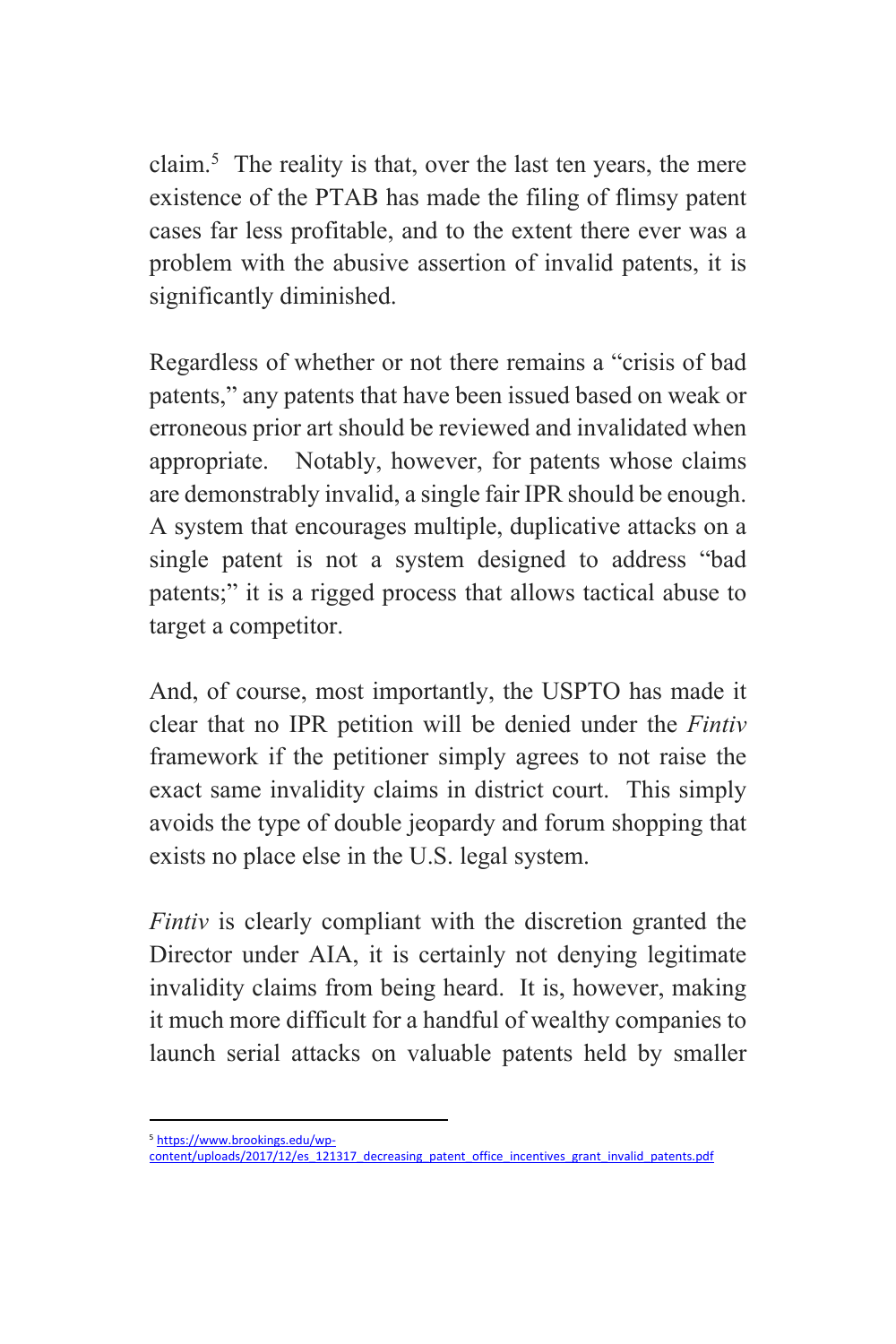competitors. These should be reasons to strengthen and expand it, not to repeal or replace it. The conversation we should be having is how can we strengthen the tenets of the *Fintiv* rule and further protect U.S. startups, inventors and entrepreneurs from abusive IPRs.

## **How Congress Can Improve the PTAB for Startups and Innovators**

In addition to maintaining some of the balance that has recently been restored to the PTAB process there are several other legislative changes that Congress should consider to restore PTAB to its original intent as an "alternative" to litigation and reduce the abusive tactics of wealthy incumbents.

It seems clear now that there should be a standing requirement for challenging patents at the PTAB. Simply allowing any party to challenge a valid U.S. patent has led to a number of almost unbelievable abuses that the authors of the AIA did not intend. We are all familiar with the attacks on biotech patents by hedge funds as a ploy to short their stocks. We have also seen the rise of well-funded and sophisticated proxies such as Unified Patents which literally offer bounties for information that can be used to attack patents held by companies that compete with their "members." More recently PTAB abusers like OpenSky and Patent Quality Assurance have arisen. These shadowy LLCs have been formed by lawyers for the sole purpose of filing IPRs on small companies whose patents have been upheld in court and received an infringement award. The objective is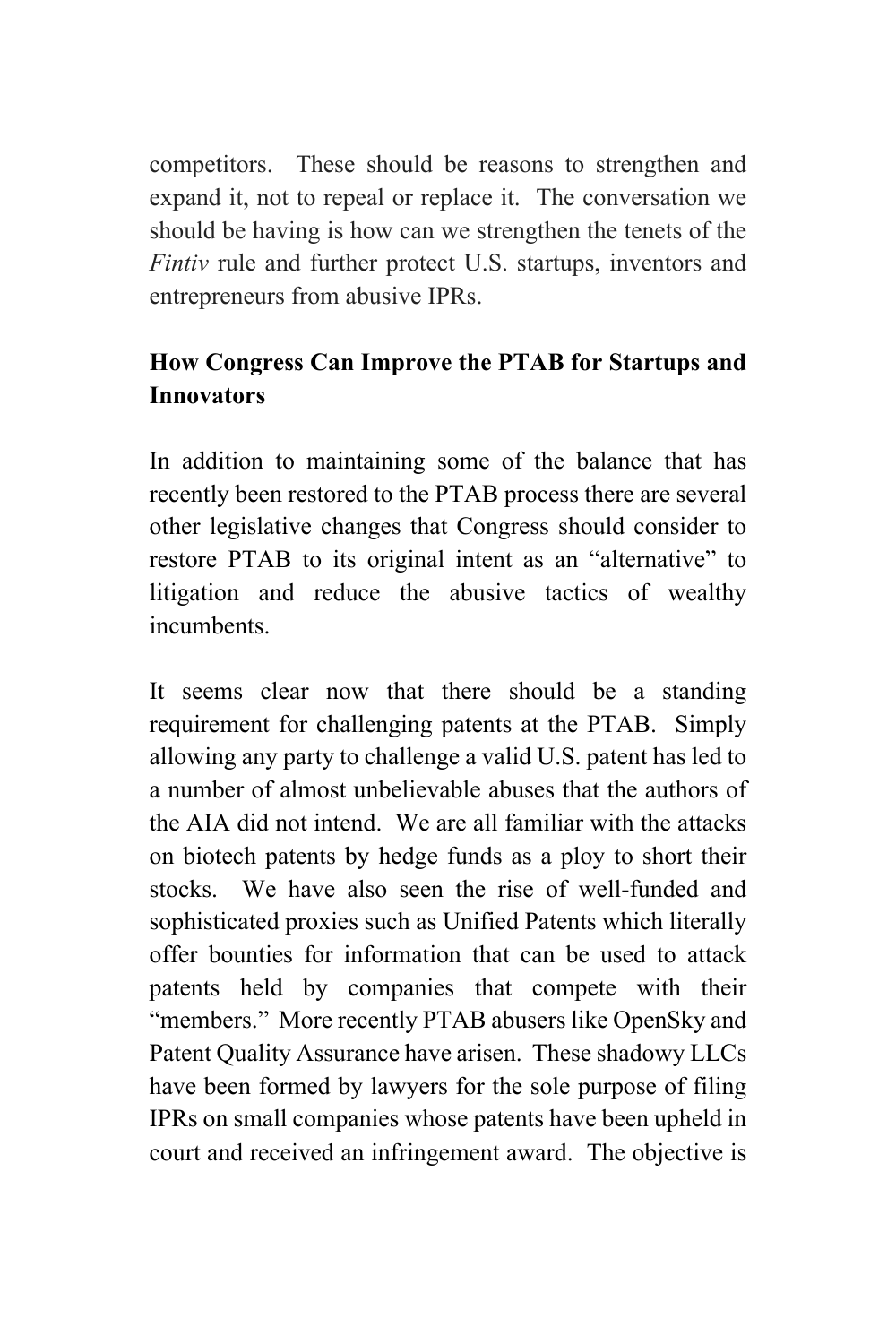to extort some type of collateral benefit for the petitioner that is unrelated to the particular patent being attacked. These predatory petitioners attempt to shake down the patent owner into making payments (or some other benefit) to avoid putting their patents at risk when they are most vulnerable during an appeals process. The USPTO Director has the statutory discretion to address these PTAB abusers, but a standing requirement would also help stamp this abuse out.

Congress should also require PTAB to assume the validity of patents it has issued and require PTAB petitions to meet the same invalidity requirements as district court, namely that there needs to be clear and convincing evidence of invalidity, not merely a preponderance of the evidence.

Lastly, I would suggest that Congress insist that PTAB strictly enforce the clear statutory language that Congress established for proving in an IPR that a patent claim is invalid because it was "obvious:"

> *A petitioner in an inter partes review may request to cancel as unpatentable 1 or more claims of a patent only on a ground that could be raised under section 102 or 103 and only on the basis of prior art consisting of patents or printed publications.*

35 U.S.C. § 311 (Emphasis supplied).

To avoid the establishment of a duplicate judicial process and to stay consistent with the goal of PTAB being an efficient alternative to review the validity of "bad" patents, Congress intended for IPRs to be limited to situations where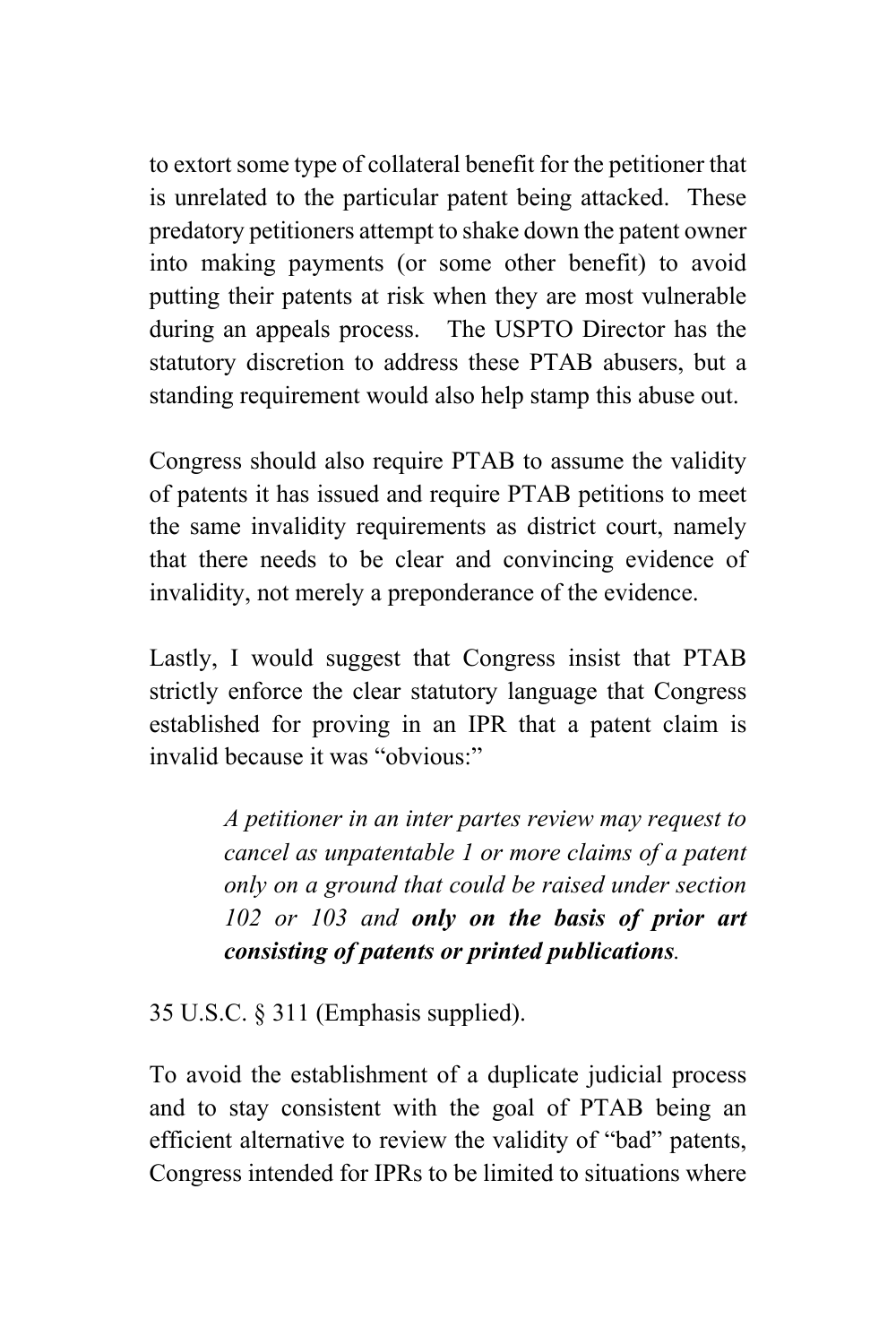the obviousness of a patent can be established on the face of the written prior art, which does not include inviting paid experts who would like to delve into extrinsic factual matters and offer opinions as to what the written record shows. The PTAB, however, has increasingly condoned obviousness challenges that rely on extrinsic matters not found in the cited prior art references. Recent IPR institution decisions openly accommodate wide-ranging expert opinions and rely on those opinions as a basis to institute IPRs. For example:

> • "We 'take account of the inferences and creative steps that a person of ordinary skill in the art would employ."" IPR2018-01155, Paper No. 9, at 16;

> • "Obviousness, however, is measured by allowing for what a person of ordinary skill in the art would have considered when faced with the various problems and teachings in the art." IPR2018-01044, Paper No. 9, at 17;

> • "Thus, according to Petitioner, 'the use of TEOS was a known design choice, and one of a finite number of identified, predictable solutions.'" IPR2018-00951, Paper No. 7, at 11.

In such cases, the finding of obviousness is not based on information found only in patents or printed publications, but instead on a far more loosely defined universe of inferences and opinions that go well beyond the statutory limitation of IPRs. Experienced PTAB judges guided by properly motivated counsel for the parties are amply able to ascertain from the prior art itself and the file history that a